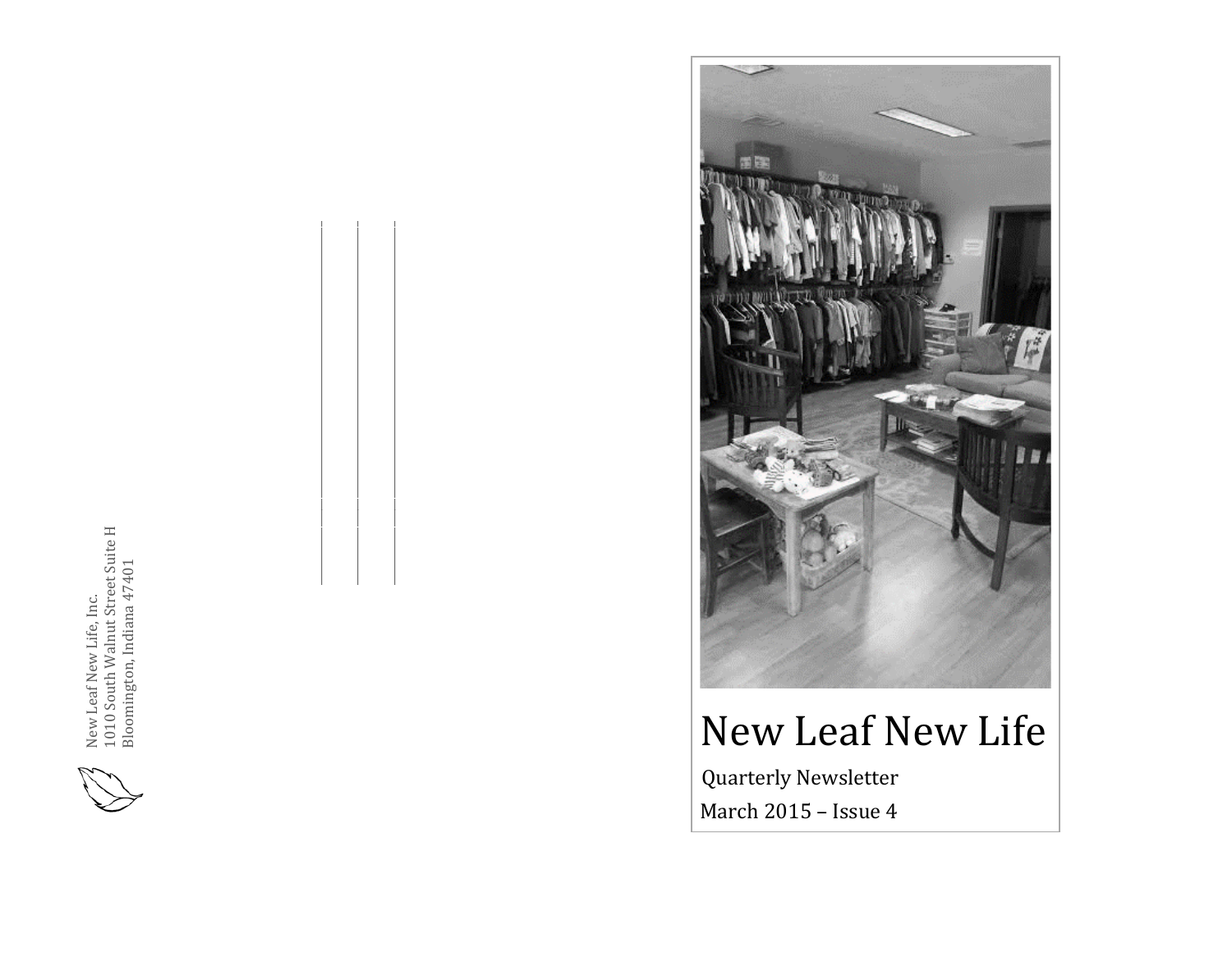## **Hello!**

Hi! We hope you all are keeping warm! This is New Leaf New Life's fourth quarterly newsletter. We will be sending this out four times a year to keep you updated on the work we are doing in Monroe County, Indiana, as well as community resources and legislation. Please write us with any suggestions for information you would like to see included in the newsletter.

Always feel free to write Sam (Transition Program Manager), Barney (Employment Counselor), Billy (Assistant Manager) & Dennis (Fundraising Assistant) at New Leaf New Life 1010 S. Walnut Street Suite H, Bloomington, Indiana 47401 with any questions or concerns about the re-entry process. We are happy to establish a written, casework relationship with you. This could include discussions of goal setting, re-entry resources, relapse prevention, resume-building, communication skills, parenting skills, resources accessible while incarcerated, etc.

You are in our thoughts, Sam Transition Program Manager Transition Support Center at New Leaf New Life, Inc.

#### **New Reentry Court Program Now Accepting Applicants**

The Monroe County Reentry Court is a newly launched program that aims to reduce sentence time and help participants transition back into their communities. Some of the participant requirements include weekly contact with the judge, day reporting, random drug screenings, regular case management, and treatment. Participants are required to be in the program for a minimum of a year. Reentry allows the client to return home early and results in no probation/parole upon successful completion. The participant must be a Monroe county resident and be serving a sentence under a Monroe county cause number only. If you have less than three years left of your sentence and are interested in applying, please contact "Re-entry Court Inquiries" at NLNL 1010 South Walnut St, Suite H, Bloomington, IN 47401. Please include any program that you have been involved with pre- or post-sentence, including the name of the program, the duration of your involvement, and how you were involved (including any leadership positions). Also include any housing or employment plans upon release. If you are a current or past resident of the air dorm, please also include this information in your letter (as New Leaf New Life may be able to provide reference letters in some cases).



#### **Requesting Books**

If you want to receive free books, you can request books from the Midwest Pages to Prisoners Project. Since most of their books are used, people in facilities that prohibit used books will have a greatly limited selection. They are able to send 2 or 3 books once every 2 months.

Books can be requested through the mail by sending a letter to:

The Midwest Pages to Prisoners Project c/o Boxcar Books and Community Center, Inc. 408 E. 6th St. Bloomington, IN 47408

The letter should include your name, DOC#, facility name, mailing address, any restrictions on books being sent to their facility (for example: no hardcover books, invoice required, etc.), and the kind of books that you would like.

If you have already sent in a request and are waiting for a book, please know that Pages is filling hundreds and hundreds of requests, so there may be some delay.

#### **Zine Distro**

You can also request zines from the Zine Distro, which catalogues over 115 zines on topics including prison reform and abolition, queer and trans issues, radical history, and texts from Indiana prisoners. The Zine Distro is intended to compliment the work already done by Pages by offering literature to those seeking political material.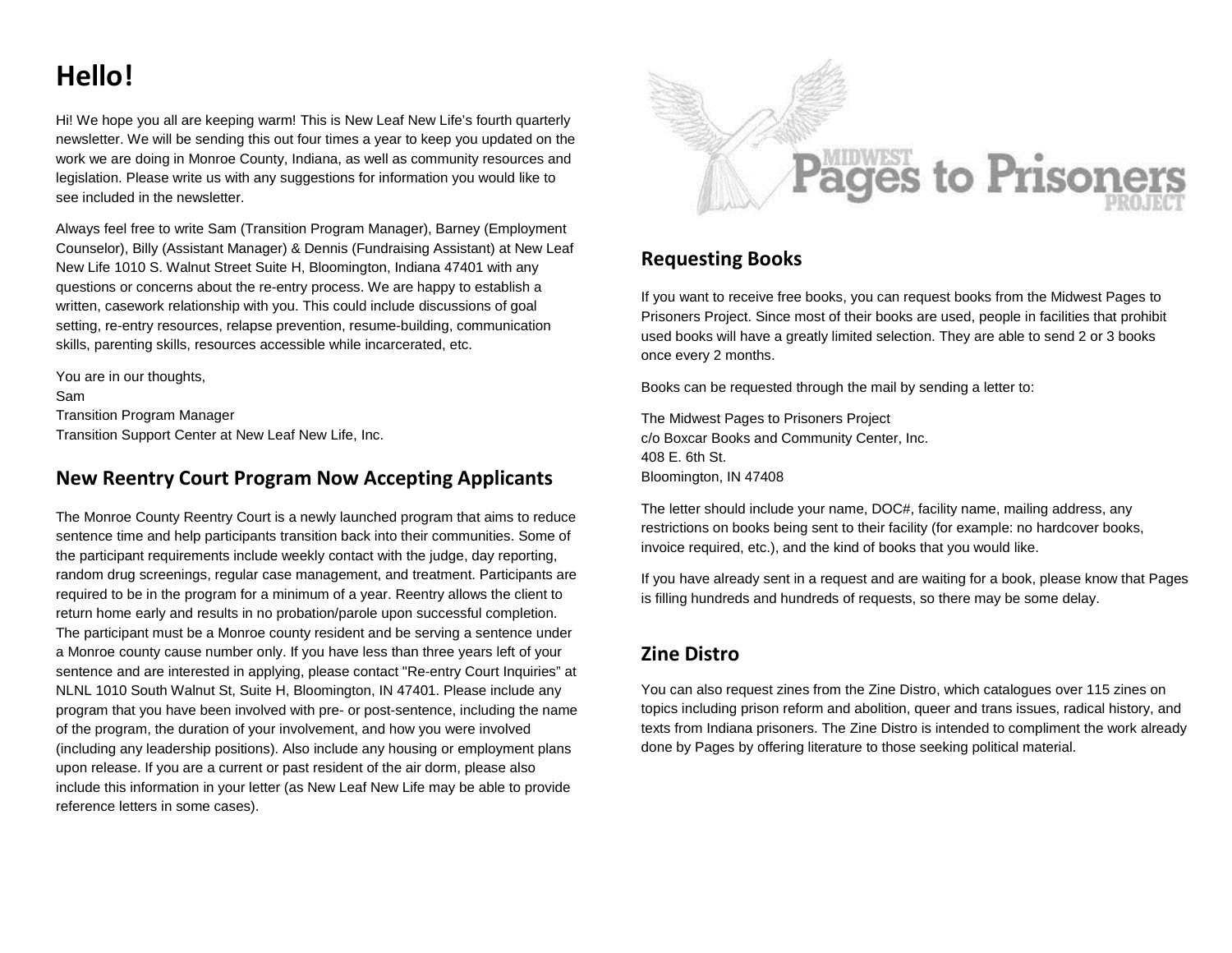#### **MacArthur Foundation Initiative**

The MacArthur Foundation, a private foundation that supports non-profit organizations internationally, recently announced a \$75 million initiative toward improving local justice systems. The initiative includes a Safety and Justice Plan, which is described by the foundation in a press release as, "a competition through which the Foundation will fund up to 20 jurisdictions to design and implement plans for creating fairer, more effective local justice systems using innovative, collaborative, and evidence-based solutions." The initiative aims to bring focus to the issue of overpopulation of jails at the local level, in addition to the increasing focus being given to state and federal institutions.

If you have any programming or initiative thoughts in line with the goals of the Safety and Justice Plan that you would like for us to pursue, please write to us with your thoughts and ideas.

#### **Access to Science Education Resources**

Some IU professors and graduate students are interested in bringing more interactive, science education materials into jails and prisons, but want to talk with folks incarcerated first. See their message below:

*Want to learn about yourself? Want to learn about all life? Want to learn about Biology? Want to learn some math skills? Then learn about evolution! We are looking into the possibility of bringing evolutionary biology into correctional institutions. If you are interested, please let us know by writing to:*

*Aaron c/o Armin Moczek 915 East Third Street, Meyers Hall Bloomington, Indiana 47405 We want to hear from you! Let us know what you'd like to see happen.* 

#### **Doula Services**

If you are incarcerated in the Monroe County Jail and either you or your partner is pregnant, support for your pregnancy and childbirth is available for free through Bloomington Area Birth Services. Contact Tania, New Leaf New Life's Program Director, for more information.

### **Updates from the Transition Support Center**

#### **Families Behind Bars**

New Leaf New Life is hosting a support group for family members of loved ones who are incarcerated. The group is peer-led and occurs at least monthly at our Transition Support Center. Bus ticket reimbursement, a hot meal, and childcare are provided during the meeting times. Please tell family members in the Bloomington area.

#### **New Partnerships**

New Leaf New Life is developing new partnerships with area organizations. We are working with Bloomington Area Birthing Services to bring free doula services and birthing education classes to pregnant women and spouses of pregnant women in the jail. We are working with Backline to bring pregnancy and parenting support services to those in the jail. We are also working with the Monroe County Public Library's VITAL program to build literacy education services inside the jail.

#### **Read to Me Program Expanded**

The new jail administration has agreed to expand the Read to Me program, run by Rick & Lois Holl, to women who are incarcerated in the Monroe County Jail. The Read to Me program allows men in the Addicts in Recovery (AIR) dorm (and now women) to create voice recordings of them reading a children's book to their kids. A copy of the book, along with a CD recording of the parent reading, is then mailed to the child of the incarcerated adult. The Read to Me program is currently working with the organization FirstBook to write grants for books.

#### **2016 Art Show**

New Leaf New Life is collecting art for our second annual art and poetry show in December 2016. If you have any work you'd like to submit, please write for more information and for an art release form.